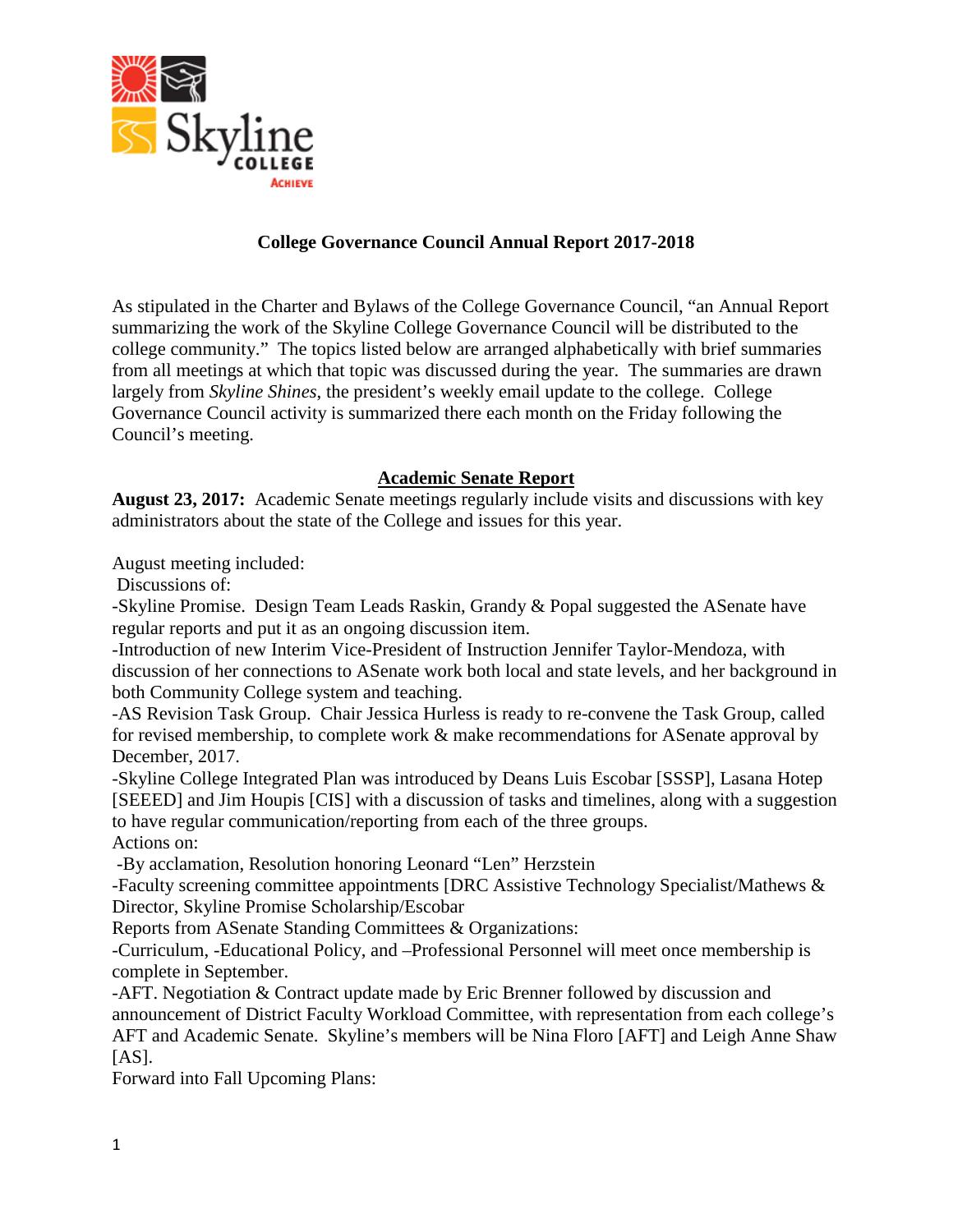

DAS & District Faculty Workload, VPI & Librarian screening committees; Compendium of Committees Canvas update; SWF update & CTE liaison; State events & meetings, Fall Plenary [11/2-4]; visit by President Regina Stanback Stroud.

**September 25, 2017:** Academic Senate meetings regularly include visits and discussions with key administrators about the *state of the College and issues* for this year.

*September meetings* included Discussions about:

- *Comprehensive Redesign/MetaMajors-Guided Pathways.* A major goal of the Academic Senate this year. Design Team Leads Jesse Raskin, Carla Grandy, Jessica Hurless, & Mustafa Popal offered updates that included summary of significant student input, announcement of a significant CCCCO grant application that the leads will write next month, and a first draft of 4 Metamajors, with the focus of building a Navigation Tool.
- *Focus on Equity*. A second major goal of the Academic Senate this year, a full discussion was conducted at both meetings. Topics included the incident, its handling and management, harm done, and the recommendations presented at Board of Trustees meeting. Associated Students of Skyline College expressed interest in working with the Academic Senate and the Board of Trustees. A Trustee attended and offered District/Board support, AFT representatives and Senators alike offered perspectives, and a multi-authored draft of a Skyline Academic Senate Resolution was introduced.
- *Academic Senate Revision Task Group*. Chair Jessica Hurless will re-convene the Task Group in early October, called for revised membership; Senators will begin review of the charge and offer its recommendations to the full Senate by December.
- *Vice-President of Instruction Screening Committee.* Categories of Faculty expertise were introduced for Academic Senate consideration; discussion planned for October.
- *District Academic Senate.* Introduction of Academic Integrity [to Ed Policy], Cañada Academic Senate Resolution on District Media Server for October

Actions/Approvals on:

- Museum of Tolerance faculty attendee: Mary Yung, ECE/EDU
- Compendium of Committees, with edits on Academic Senate membership
- Tenure Review Committees [new and revised] of BEPP.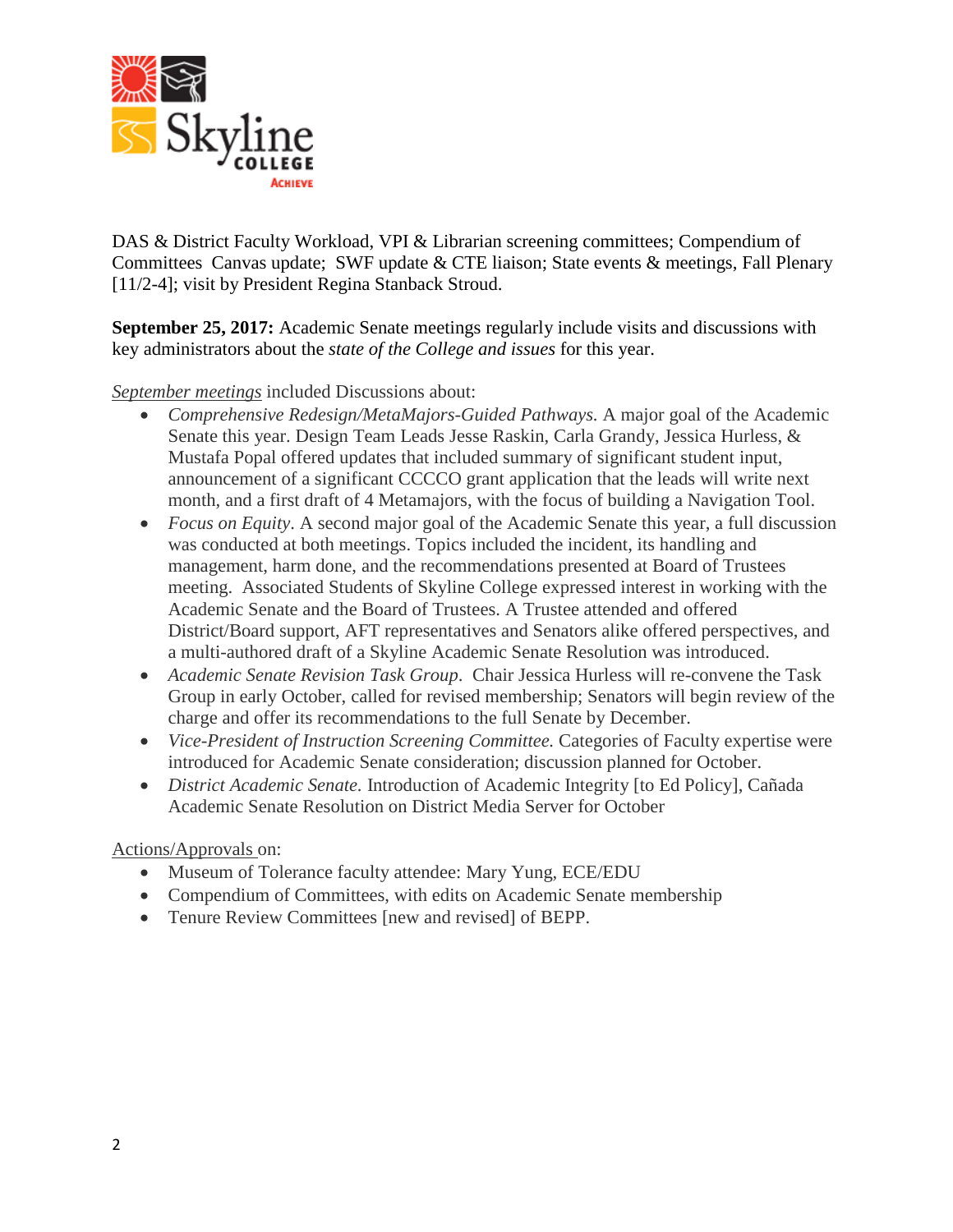

Reports from Academic Senate Standing Committees & Organizations:

- *Curriculum*, -*Educational Policy,* and *–Professional Personnel* once membership is complete in September.
- -*ASSC -* Support of Academic Senate Equity plans & actions, & interest in working with Academic Senate.
- *-AFT* Discussion of racial incident and its handling & perspective.
- -*SEEED* Report on Student Equity part of Integrated Plan, announcement of Spring Equity Training Series [Faculty & Staff].

# *Forward into Fall Upcoming Plans:*

SWF update [October]; State events & meetings [Change Conference & Area meeting/October, Fall Plenary/November]; visit by President Regina Stanback Stroud [TBA].

**October 25, 2017:** October meetings included discussions on:

- Comprehensive Redesign/Meta Majors and Guided Pathways. An ongoing, major goal of the Academic Senate, regular updates by Design Team Leads Jesse Raskin, Carla Grandy, Jessica Hurless, and Mustafa Popal included announcement of CCCCO grant application completion, first-draft of 4 Meta Majors to go to Classified Senate for comment in November, summary of Change Leadership conference, plan to present work to CSM's Academic Senate in November, and call for Guided Pathways State Liaison.
- Focus on Equity. A second major goal of the Academic Senate this year, this month the Senate presented a multi-authored Skyline Academic Senate Resolution, which had a first-reading and full discussion. The Resolution on Equity was approved unanimously, and is posted on the Academic Senate web page in materials for 10/19 meeting, and will be submitted to Skyline Shines as well as to the next Board of Trustees meeting.
- Academic Senate Revision Task Group. Chair Jessica Hurless will re-convene the Task Group with revised membership, and bring its recommendations to the full Senate by December.
- Vice-President of Instruction Screening Committee. Categories of Faculty expertise were introduced for Academic Senate consideration; discussion planned for October.
- District Academic Senate. Introduction of Academic Integrity [to Ed Policy], Cañada Academic Senate Resolution on District Media Server for October. Actions/Approvals on:
- Board Policies 2.30 [Political Activity]; 6.18 [Credit by Exam]; 6.24 [Articulation]
- Tenure Review Committees [new and revised] of SMT.
- Integrated Plan for Basic Skills, Student Equity, & SSSP, call for dedicated agenda item on Student Success in December/January.
- Cañada's Resolution on District Media Server was discussed with questions, no action: Cañada will do presentation about the issue to Academic Senate in November.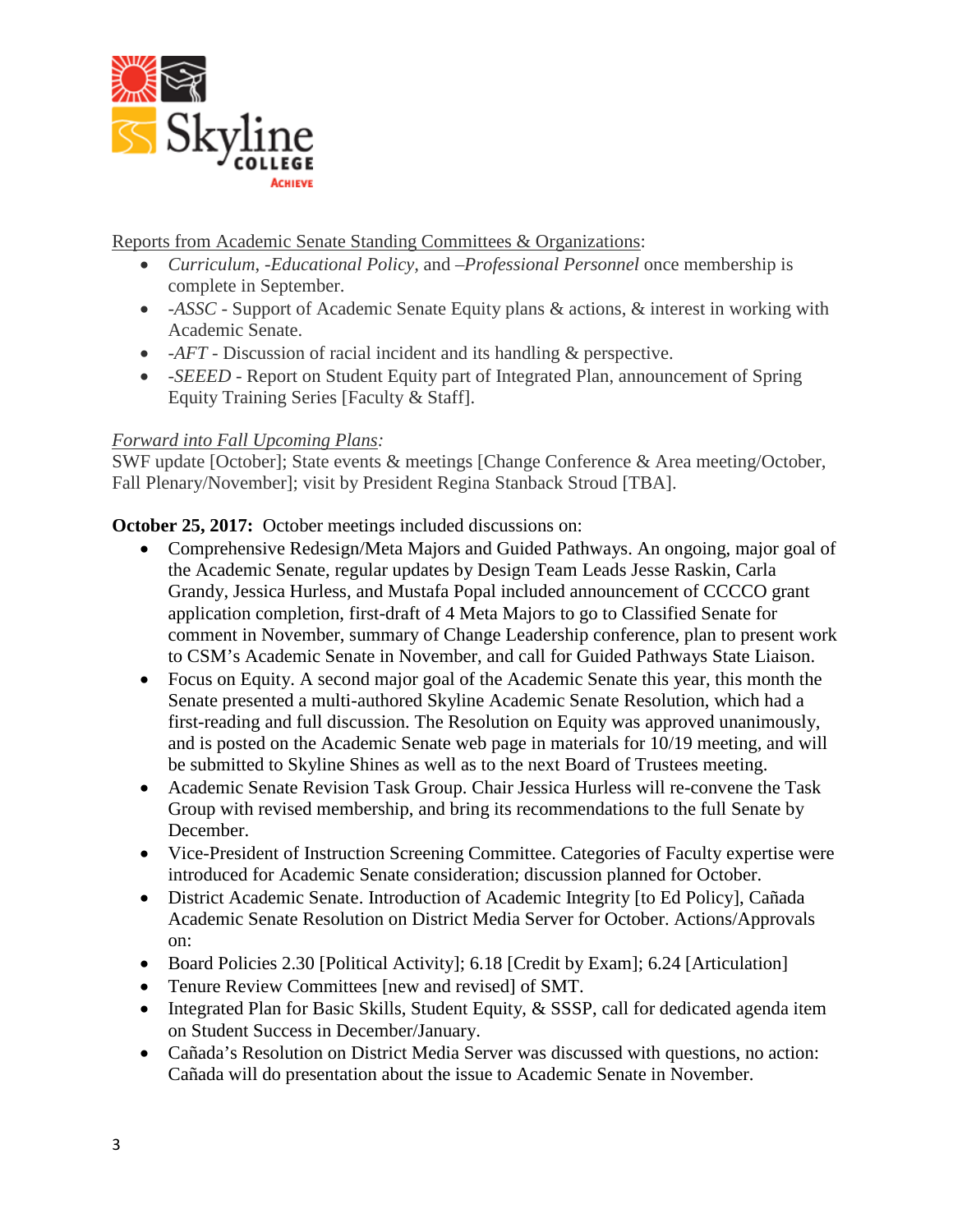

Reports from Academic Senate Standing Committees & Organizations:

- Curriculum [Comprehensive Program Review item], -Educational Policy [working on Academic Integrity item], and –Professional Personnel [completing State Exemplary Program Award nomination]
- Associated Students of Skyline College. Support of Academic Senate Equity resolution, and interest in attending Spring State Plenary [San Mateo].
- AFT-faculty survey on workload will be revised and sent out by District PRIE by end of term.
- SEEED. Beyond the Margins: Learning Communities  $[11/8]$  & Equity Training Series [Spring]; call for Faculty Diversity Internship Mentors.

Forward into Fall Upcoming Plans:

• State events & meetings [Area B/ Skyline hosted, & Fall Plenary/Kate & Jesse speaking, and Terry Chang attending]; visit by President Regina Stanback Stroud [TBA].

**February 28, 2018:** Dr. Jennifer Taylor-Mendoza will present Board Policy 6.04 and the policy and procedures regarding class cancelations at the March 1<sup>st</sup> Academic Senate meeting.

**May 23, 2018:** Academic Senate meetings regularly include visits and discussions with key administrators about the state of the College and issues for this year. Spring meetings included Comprehensive Redesign/Meta Majors-Guided Pathways. An ongoing, major goal of the Academic Senate; regular updates by Design Team Leads Jesse Raskin, Carla Grandy, Jessica Hurless, and Mustafa Popal included summary of reports to divisions, finalized four Meta Majors, and ongoing selection process for CTTL Director, who will focus on professional development to support this initiative. Academic Senate will keep this topic as ongoing for next year. Focus on Equity is a second major goal of the Academic Senate this year. Senate leaders Mustafa Popal, Jones, Jessica Hurless, Carla Grandy, Chang and Kate Browne participated in the Equity Training Series. Chang & Kate Browne's Project was on "Widening the Circle: Inclusion in Academic Senate" and its recommendations were discussed and endorsed. Primary focus will be threefold: Communication expansion that has implications for College support of role and work of the Academic Senate, Outreach to minoritized faculty for participation in governing roles, and Adjunct supports for participation in permanent Senator positions –Academic Senate revision to a Representative Senate. This is complete, with by-law revisions approved, new elections being conducted with Spring announcements, and new senate membership of a CTE representative and 2 Adjunct faculty representatives. Final results of elections were endorsed and approved. Discussion about a common protocol for division elections will be continued & finalized next year; the pilot revised meeting protocol was discussed and ongoing revision will occur next year.

Reports from Academic Senate Standing Committees & Organizations: Curriculum [Comprehensive Program Review changes complete], -Educational Policy [Faculty Handbook nearly complete], and –Professional Personnel [Skyline faculty member Danielle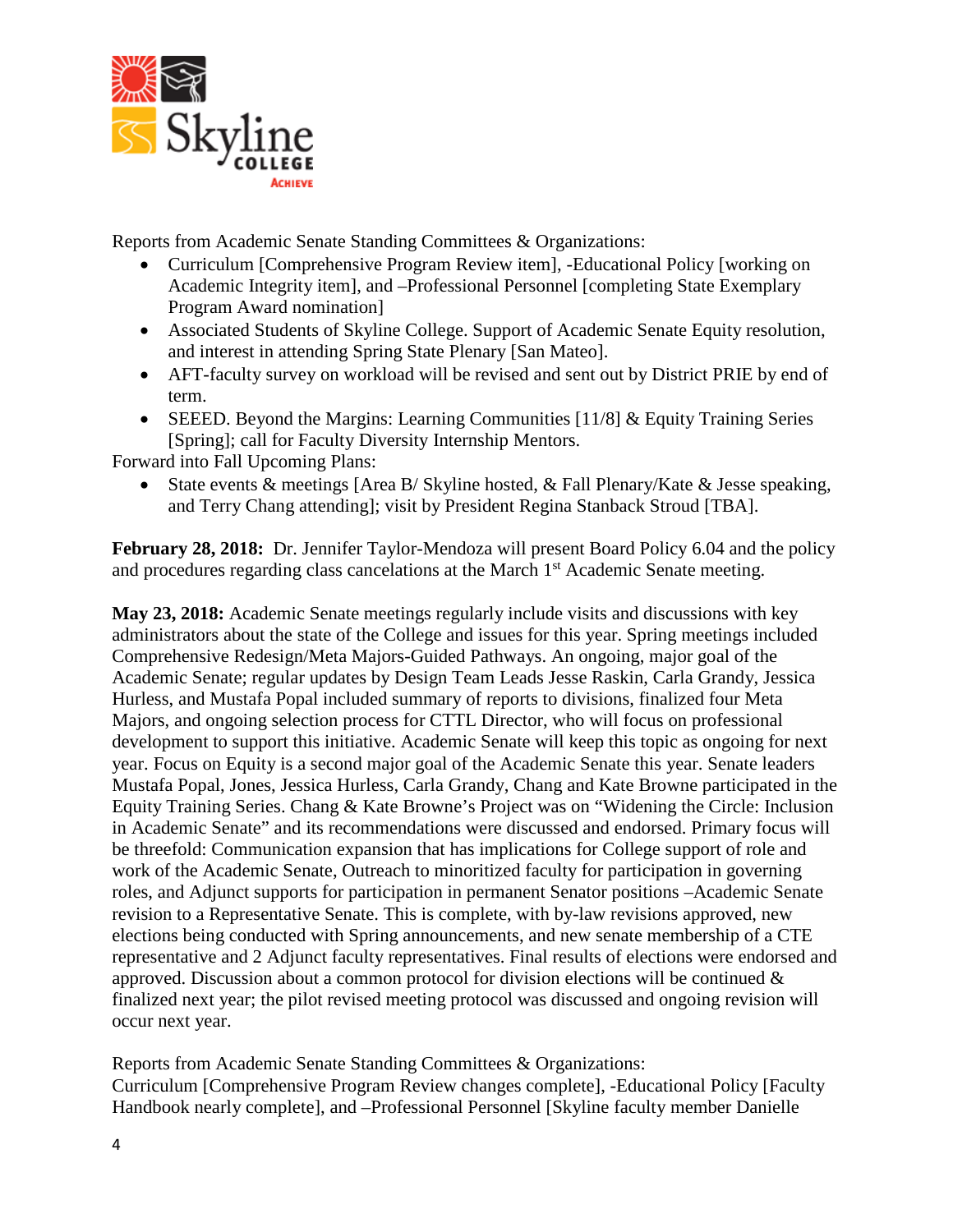

Powell won the ASCCC State RSS Diversity Award; revision of chair position to focus on Professional Development & Awards ].

All-College Lunch. Jointly sponsored by the Classified and Academic Senates, this took place on Tuesday, May 8, 12-1:30. Next year's Academic Senate lead will be Amber Steele.

Other items. District team participated in CUE Institute on Equity in Faculty Diversity Hiring, is already revising District Job Announcements, and this Spring hiring process for Skyline College Communications Faculty included revised interview questions. Summer Executive Group, to consult with President Browne on topics/actions and plan Academic Senate Orientation session are: Jesse Raskin, Amber Steele, Mustafa Popal, and Rika Fabian. Outgoing members were thanked and asked for "words of wisdom" and incoming members were welcomed and asked for their areas of interest.

## **Accreditation update**

**August 23, 2017:** The next site visit will be in October 2019. Skyline College is gearing up for the accreditation visit. The new Dean of PRIE, Dr. Jacqueline Honda will be the ALO for Skyline College. Dr. Honda will lead the accreditation process. The accreditation committee will lead the logistics and work closely with the ALO. We will be updating our integrated plans and tie it to the District Strategic Plan. The self-evaluation training for Skyline College will be held on Wednesday, September 27.

**October 25, 2017:** Interim Dean Jacque Honda gave a report regarding the Accreditation process. In preparation of our 2019 Accreditation Reaffirmation, our Accreditation Oversight Committee is in high gear and Skyline College, as well as the SMCCD, is now in Accreditation mode. Our Accreditation Liaison Officer, Interim Dean of PRIE, Jacque Honda, will work with the three Tri-Chairs: Faculty member Karen Wong, Administrator Will Minnich, and Classified Representative Michele Haggar, to identify the teams for each standard and oversee the writing of the Institutional Self-Evaluation Report (ISER). As soon as we receive Academic Senate approval of the faculty co-chairs, we will make an announcement. The two year timeline is being crafted and updated and will be presented in November to the campus. We are also creating a comprehensive Accreditation Page, where all of this information, as well as updates, will be housed.

## **"A Great Place to Work" Initiative**

**February 28, 2018:** Jacqueline Honda, Interim Dean of Planning Research and Institutional Effectiveness presented to the council regarding the initiative "A Great Place to Work". Skyline College is applying to be one of the Chronicle of Higher Education's 100 Great Colleges to Work For. This requires our staff, administrators and faculty to complete a survey that they generate as part of the application process. The survey is sent to all full-time faculty, all administrators, and a sample of adjunct faculty and classified staff. The survey will begin on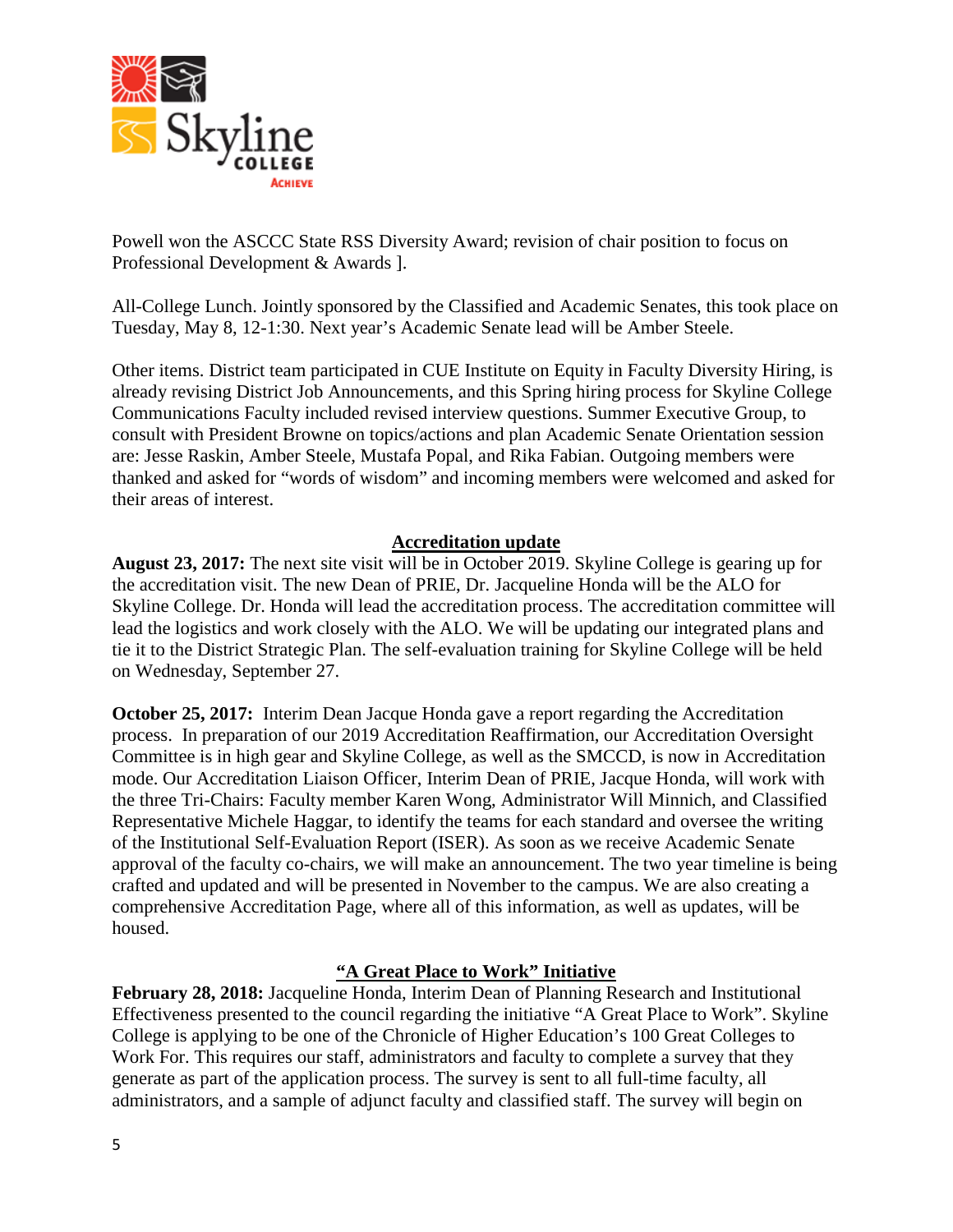

March  $19<sup>th</sup>$  for three weeks. There is also an internal survey that asks for additional information that the Office of the Planning Research and Institutional Effectiveness will complete with the help of the District and the President's Cabinet. There is no guarantee we will receive the designation, but does provide the college an opportunity to learn how employees experience Skyline College.

### **Announcements**

**February 28, 2018:** Dr. Angélica Garcia announced that Skyline College is taking lead with submitting a district wide grant proposal for the Innovation in Higher Education Grant to scale an evidence-based practice. The grant proposal seeks \$4 million dollars, which includes scaling the Promise Scholars Program across the SMCCCD, as well as enhance Dual/Concurrent Enrollment efforts with local high school partners over a performance period of 3 years.

The committee decided that the March 28<sup>th</sup> College Governance Committee will be canceled due to Spring Break. If there is an important item that needs discussion by the CGC, then Dr. Stanback Stroud will call a special meeting to discuss the topic. Otherwise, the next meeting is April 25, 2018.

## **Annual Planning Program and the Comprehensive Program Review**

**May 23, 2018:** The Interim Dean of Planning Research and Institutional Effectiveness Jacqueline Honda, presented to the Committee that both the APP and CPR have been in "draft" form. Both items have been presented to all constituent groups. Once CGC approves the documents the word "draft" can be removed and be considered a final version.

(M/S/U Michele Haggar/Kate Browne) Unanimously

## **Associated Student Body of Skyline College**

**August 23, 2017:** The Associated Students of Skyline College have focused primarily on outreach during the first week of school. They promoted themselves and the other on-campus services and student organizations through Welcome Week, which included the events Coffee and Donut Social, the Pancake Breakfast, and Program Services and Club Fair. They are in the process of finalizing their calendars for upcoming events of the fall semester. These events include LatinX Heritage Month and domestic violence workshops. At the next meeting, the ASSC will provide a more detailed description of their events for both ASSC and SOCC.

**September 25, 2017:** On Oct 19, the Associated Students of Skyline College received training about Domestic Violence by "One Love Foundation." The council learned about how important is to recognize early signs of abusive in a relationship. The ASSC in collaboration with the Athletics department will hold an Escalation Workshop on Oct 27 to share this knowledge. Unfortunately, the ASSC ID machine has presented technical difficulties lately, so we are in the process on voting to buy a new one soon. We have been in contact with the Associated Students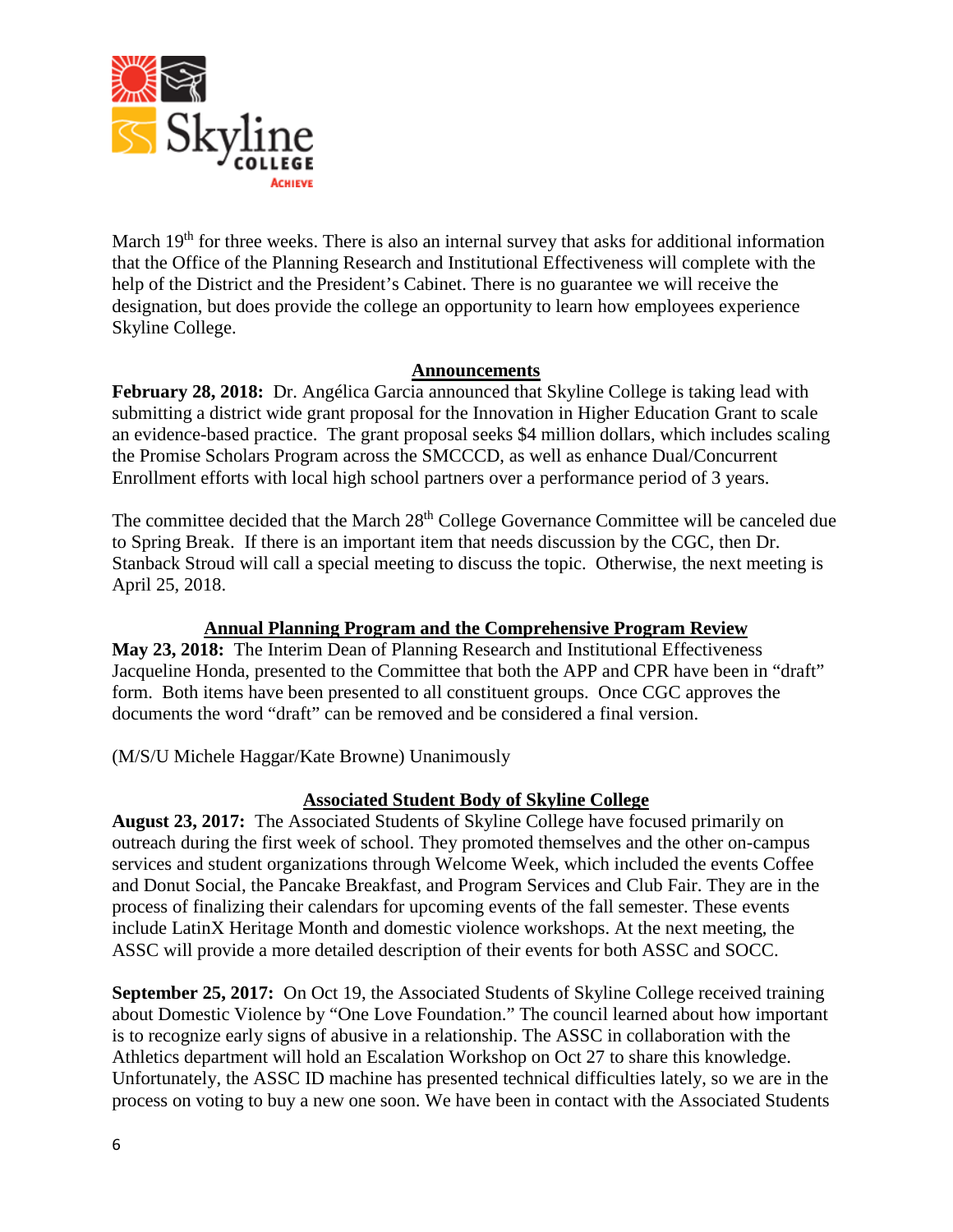

of Cañada College and Associated Students of College of San Mateo to obtain suggestions in which machine to purchase.

In regards to events, ASSC are finalizing LatinX Heritage Month and planning the upcoming FilipinX Heritage Month and Breast Cancer Awareness Month.

ASSC has also formed two additional committees: the Student Equity Committee and the Fundraising Committee. The Student Equity Committee is currently drafting a response, letter, and resolution regarding the Blackface incident and thinking of ways to support the DREAM Center and DREAMers on campus in light of the DACA removal. The Fundraising Committee is hoping to obtain donations from the Skyline College community; there will be donation boxes at the Bookstore and World Cup.

There are well over twenty active clubs (and counting) as of this moment. ASSC will be the first out of all three sister colleges within SMCCCD to present Associated Students plans and goals to the Board of Trustees for Fall 2017.

## **October 25, 2017:**

- Student Equity Committee wrote a resolution in regards the Blackface Incident. The main purpose of this revolution is to let the students know that the ASSC does not tolerate this behavior; instead, we promote respect and inclusion.
- The ASSC has successfully organized Fundraiser events to help those affected by the hurricanes and the wildfires.
- The student body is also planning future events for the rest of the fall semester. At the moment, we are focusing on Skylloween, Tuesday, October 31st and Domestic Violence Awareness, held Wednesday, October 25<sup>th</sup>.
- All the executive and senators positions in the council are now filled. The only position open is Associate Senator, with a max of five open seats.

**February 28, 2018:** At the beginning of the semester, the ASSC attended its annual Winter Leadership retreat. This year's retreat took place in Tahoe City where the students had the opportunity to learn more about their fellow council mates and to develop strong relationships with each other.

In regards of activities, the ASSC started this spring semester celebrating Valentine's Day and Chinese Lunar New Year. The Student body is currently planning more events/activities for Women's History Month and Asian-Pacific Islander Heritage Month. The ASSC is also getting ready for the upcoming elections. Candidate's packets for Student Trustee as well officer's positions have been updated.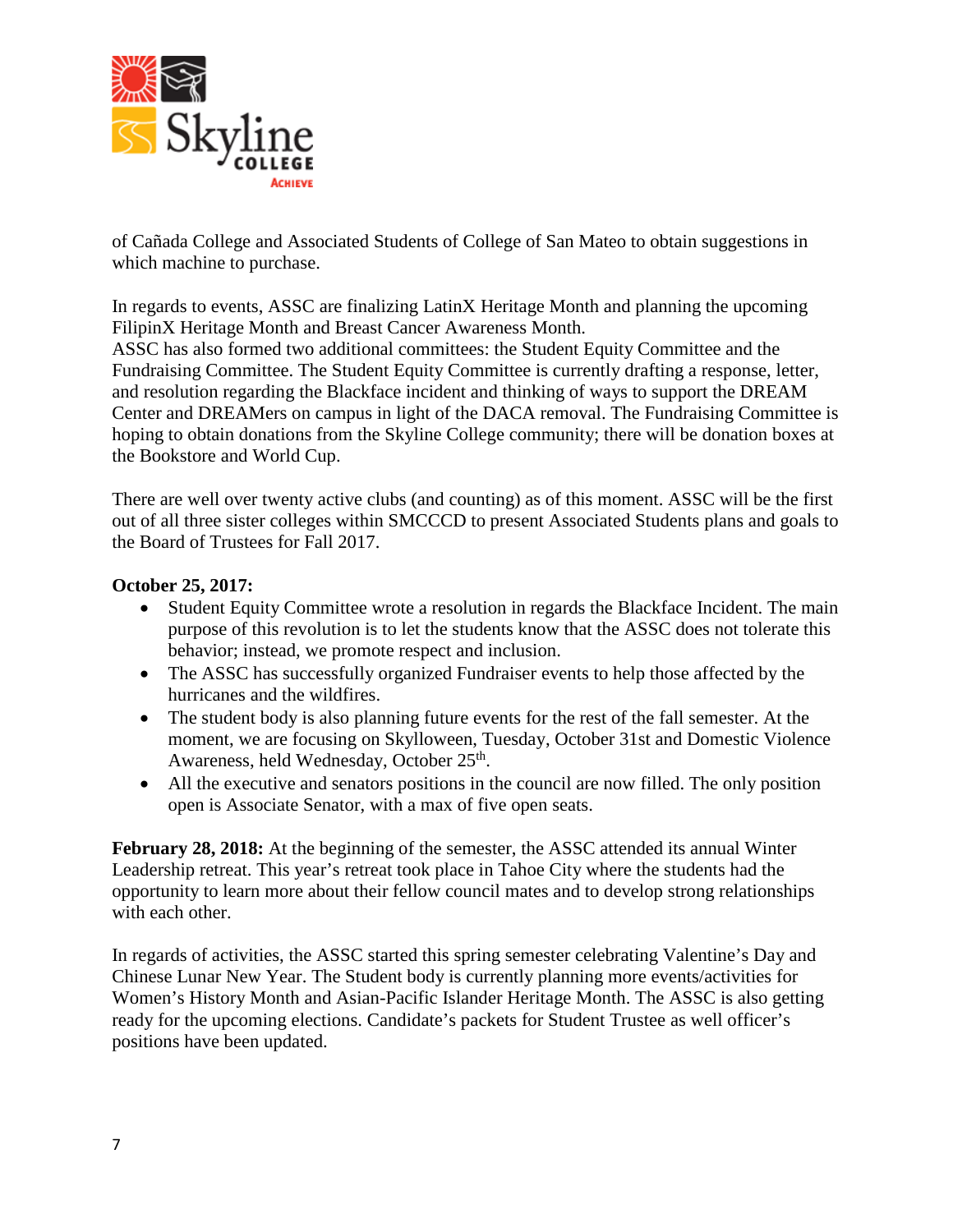

SOCC approved the induction of Middle College Student Council. This club will represent Middle College students with the purpose of creating fundraisers for their own events. SOCC members also participated in their annual Spring Club Rush on February 28, 2018.

## **California Guided Pathways Award Program**

**September 25, 2017:** The CCCCO has released the California Guided Pathways Award Program making \$150 Million dollars available to all California Community Colleges who are pursuing implementing Guided Pathways work. There are three items we must complete as a college to access these funds:

- 1. Self-Assessment (Due November 15, 2017 with board approval).
- 2. Attend Regional Workshop (earliest some team members could get to is workshop held November 7, 2017).
- 3. Submit our written proposal on February 15, 2018.

We have a structure in place with the Design Team and the Design Team Co-leads that has championed the work and has positioned us well for this award program, namely because we are doing the work of redesigning Skyline College.

The most pressing is the Self-Study Assessment, due November 15 with board approval. The Design Team Co-Lead (DTCL) are providing the leadership with Vice President of Student Services Dr. Angélica Garcia, Vice President of Instruction Dr. Jennifer Taylor-Mendoza, Vice President of Administrative Services Eloisa Briones, and Dean of Planning, Research and Institutional Effectiveness Dr. Jacqueline Honda to ensure timely completion and submission for the October 25th board meeting.

### **CIP Report**

**August 23, 2017:** VP administrative Services Eloisa Briones provided the committee an update on the construction projects at Skyline College. Under the Capital Improvement Program (CIP), the college has 3 major projects. The Lot L expansion is currently underway and is expected to be completed at the end of November 2017. The construction of the new Environmental Science Building (B12) at the vista point is about to start in early September, and is expected to be completed in December 2018. The construction of the new gateway to the college, the Social Science Creative Arts Building (B1), is going to commence in Spring 2019 and is expected to be completed in May 2021. During construction of the new building, classrooms and offices currently located in B1 will swing at the end of Fall 2018 to Pacific Heights (B19) and an off-site location. The Child Development Lab Center will also undergo some minor renovations inside the Center and in the play yard during the summer and fall 2018.

With the major work happening on the Lot L expansion, the college is experiencing a shortage in parking spaces this semester. The Executive Leadership and the CIP team are working on solutions to address this shortage over the next 3 months. Once Lot L is completed at the end of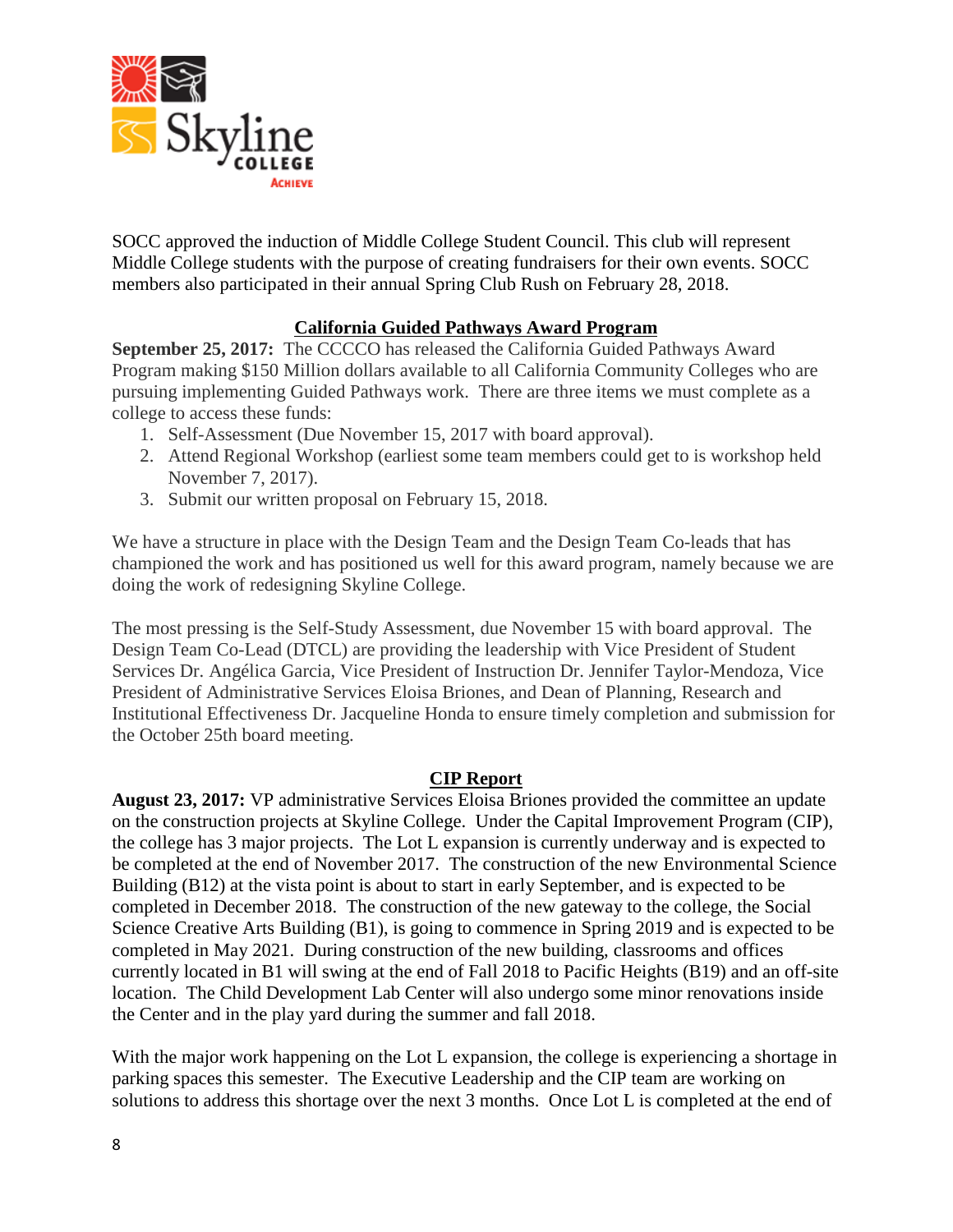

November, the college will have a net increase of 61 parking spaces, including new accessible parking and EV charging stations.

## **Classified Senate Report**

**August 23, 2017:** Classified Senate recently hosted their first 17/18 meeting and with over 25 attendees, the meeting was very successful. In the meeting we introduced goal setting and shared a glimpse of the schedule for the fall semester.

- We've set dates for our See's Candy Student Scholarship Fundraiser
- SHNSF Student Scholarship Fundraiser (will be sending out a Campus Announcement for all faculty and staff to participate)
- Secured Off-site volunteer opportunity for classified to do landscaping restoration on Alcatraz Island on Oct. 14
- Updates to our Constitution
	- o adding resolution to include senates
	- o updating specific item in constitution

• Creating incentives to encourage staff to participate and get involved in senate meetings There are also plans to update our constitution by adding an amendment and adding senators. Senators will serve as representative of their areas, but more information will come regarding this amendment.

## **September 25, 2017:**

- Alcatraz trip October 14, 2017. 10-13 Classified Staff members will be volunteering their time to help with the restoration of the island.
- Hurricane relief fundraiser October 27, 2017. The fundraiser is a 5K walk/run event that will be take place at the Skyline College track.
- Update to Classified Senate Constitution: will be voting this week.
- 2 Classified representatives attending Museum Of Tolerance trip this Fall.
- Appointed various Classified Staff Members to the overall design team.

**October 25, 2017:** Classified recently unanimously adopted changes to the constitution:

- o Under Article 2: Name, we added Section 1: By laws-, The Classified Senate allows for the creation of By Laws to provide specific procedures, requirements, and general guidance regarding the implementation of the mandates and intent of this constitution.
- o Under Article 4: Membership, added Section 1 and Section 1A-
	- Section 1: The Executive Board shall identify a Senator per college department. The Executive Board shall determine the number of departments at the beginning of each academic year.
		- Section 1A: Senator Representatives are charged with representing constituents within their departments by reporting and/ or sharing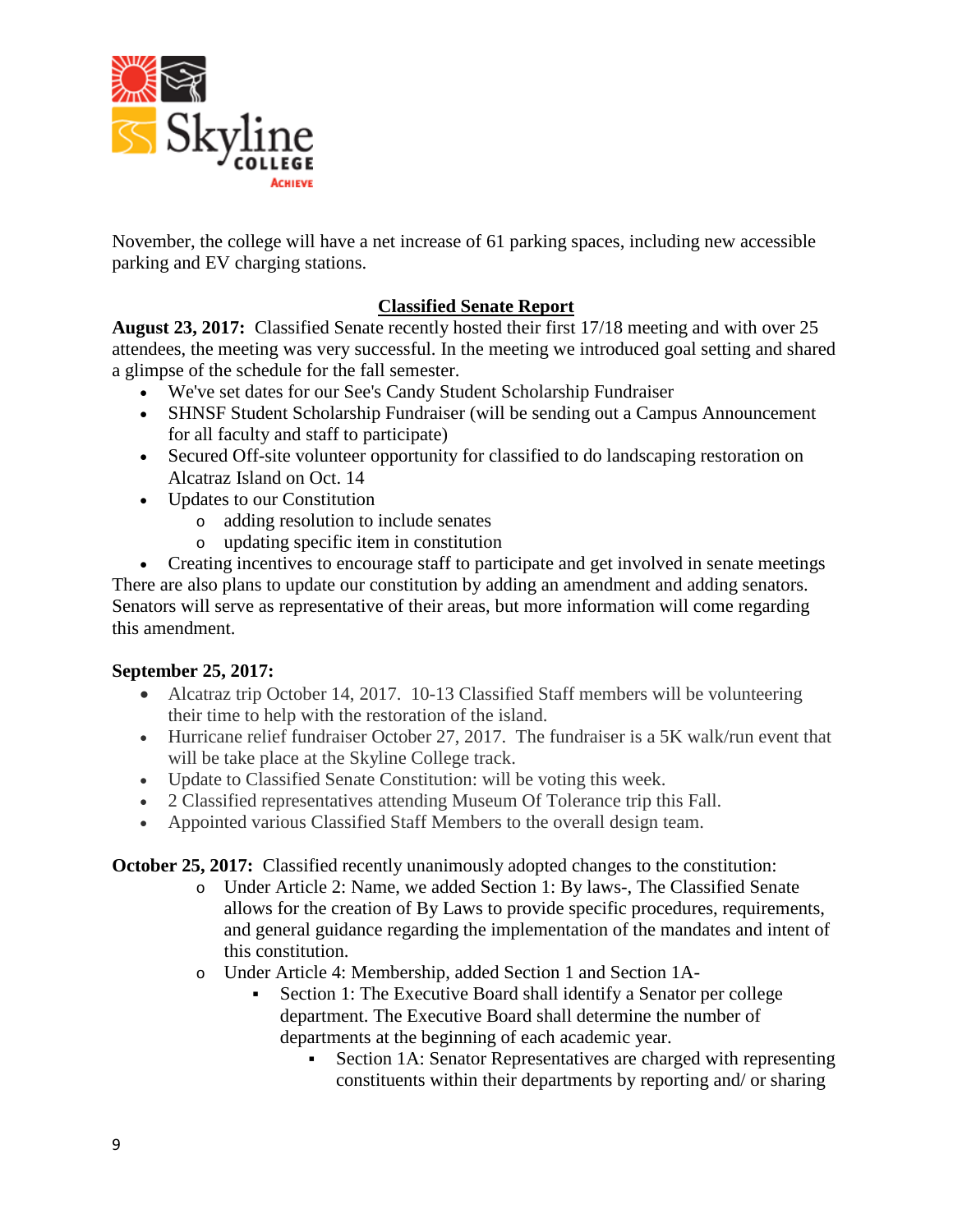

information pertaining to Classified Senate business at Classified Senate monthly meetings and within their departments.

- o Under Article 12: Meeting Time- Updated language
	- The Classified Senate shall meet on the first Thursday of each month from 12:00 p.m. to 1:00 p.m. Notification of the meeting location and agenda will be sent via email. at a time designated by the Classified Senate.
- Update on Classified Staff representation on committees:
	- o Katrina Pantig will serve as the shared governance representative for the Guided Pathways and Meta Majors efforts
	- o Michele Haggar has been appointed and approved to serve as a Tri-Chair for the Accreditation Self Study
- Classified Senate meetings added two standing agenda items:
	- o Guided Pathways and Meta-majors
	- o Accreditation
- Classified Staff currently working with leadership to host Guided Pathways and Meta Majors open forum for Classified Staff on Friday, November 3<sup>rd</sup> from 12:00 pm- 2:00 pm. This is being initiated as a way to continue to pull in the voice of classified to help support student success
- SMCCCD Classified Staff Leadership Team (members of the Classified Senate executive boards across the district) meet this past week to and set end dates to have our Statement of Ethics (formally Code of Ethics) developed, voted on, and approved by the board for adoption by Spring 2018.
- See's Candy Fundraiser underway- Final date to place orders with sellers is November 9. Candy will be ready for pick-up Tuesday, Nov. 28. Our new goal is to raise over \$1,300 dollars if possible.
- Volunteer opportunity to Alcatraz was cancelled by organizers but rescheduled to Saturday, Nov. 4 and we still have 10 Classified Staff scheduled to attend.
- Natural Disaster Relief 5K Fundraiser- still happening. Currently building website to share for marketing and awaiting final decision for date.
- CSEA Holiday luncheon is slated for Thursday, December 7 from 12 pm-2 pm at the Elk Lodge in San Mateo. Please add to your calendars. We will make this announcement at our next meeting.

## **February 28, 2018:**

- Classified Public Forum--Friday, 3/2 from 12:00pm-2:00pm
	- o Working with the DT Co-leads and Carla Grandy in particular to help craft the agenda
	- o Meta-Majors Names, among other topics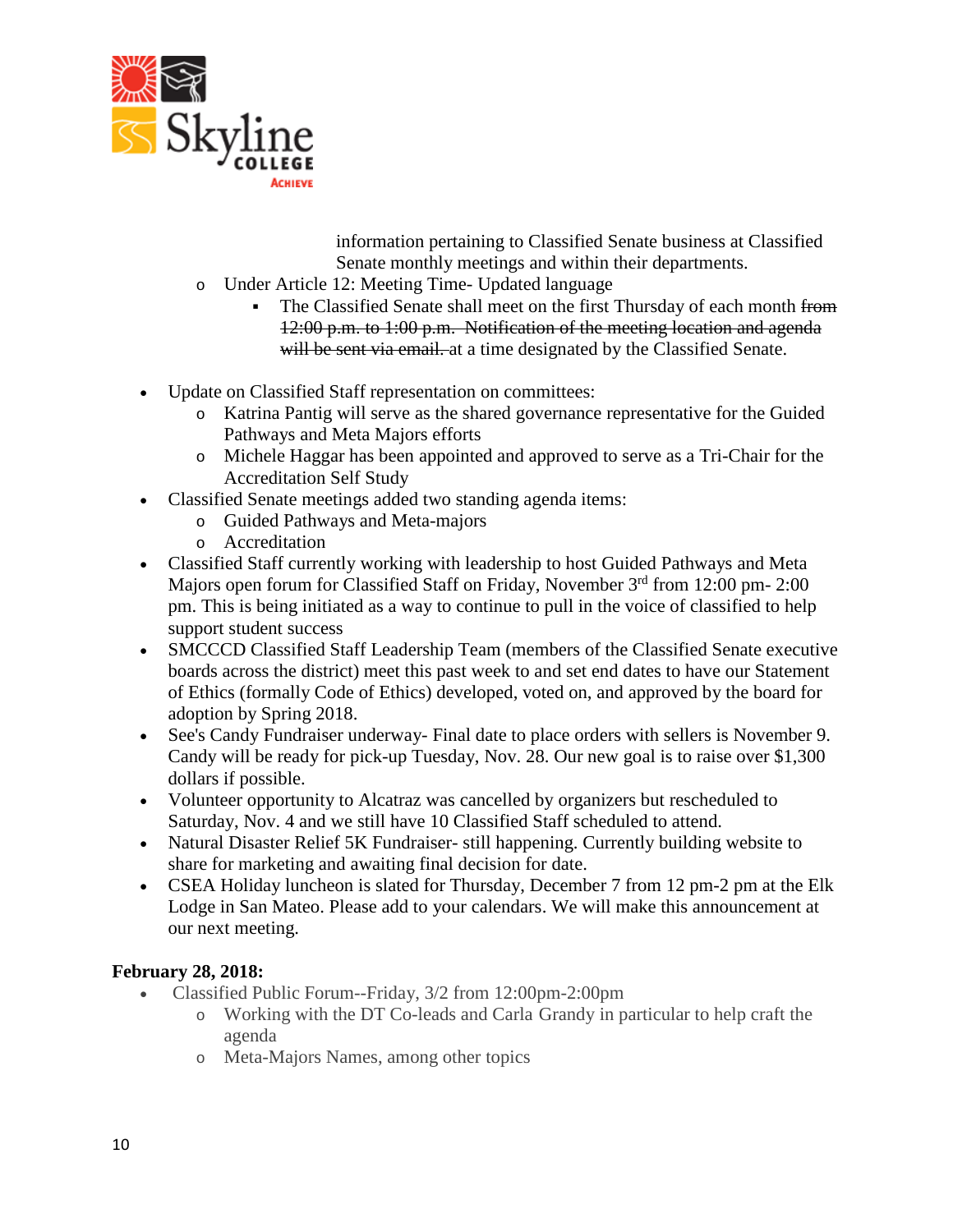

- Additional Scholarship Fundraising--In addition to the baskets at the End of Year Celebration, we are holding another See's Candy Fundraiser (ending on Wed. 3/7) to raise more funds this semester
- Theme Selected for End of Year Celebration--Fairy Tales/Connection to student musical production "Into The Woods" - May 9, 2018 - 12:00-2:00 location TBA
- Alcatraz Volunteer Day--Second of what we hope will be a reoccurring volunteer opportunity (once a semester) on Saturday, March 10th, 8:00am-12:00pm

### **Merger of the Skyline College Emergency Preparedness Group and the Health and Safety Committee**

**February 28, 2018:** Vice President of Administrative Services, Eloisa Briones presented to the Council the merging of Emergency Preparedness Group and the Health and Safety Committee. Skyline College currently has two separate groups that were formed to address the health and safety needs of the college community of students, faculty and staff: the Health & Safety Committee & the Emergency Response Plan Committee. The Health & Safety Committee is a governance committee. The Emergency Response Plan Committee was formed as an operational work group, but has stayed active since inception.

Membership in both groups are almost similar, i.e. The Health Center, Public Safety, Facilities, ASSC, MCPR, Office of the VP Student Services, SMT and KAD. Combining both groups will integrate the work around disaster preparedness with the charge of the Health & Safety Committee.

## **Emergency Response Plan Committee (Operational Work Group)**

**Charge:** The Emergency Response Committee develops strategies for disaster preparedness and recovery for the campus. The committee is charged with maintaining the campus Emergency Response Plan, updating contact information and the evacuation plan, providing training for the campus on emergency procedures.

Currently there is redundancy and overlap involving both groups in terms of membership, as well as commonality with topics of discussion and campus projects. Consolidating both groups into one group will present an opportunity to streamline scheduling and communication, while making available a greater number of people for committee business, providing an enriched focus on health, safety, and emergency preparedness to Skyline College.

The committee title will change to reflect the merging of both committees. The new title will be Health/Safety and Emergency Preparedness Committee. The committee will be tri-chaired by Eloisa Briones, Amory Cariadus and Jim Vangele.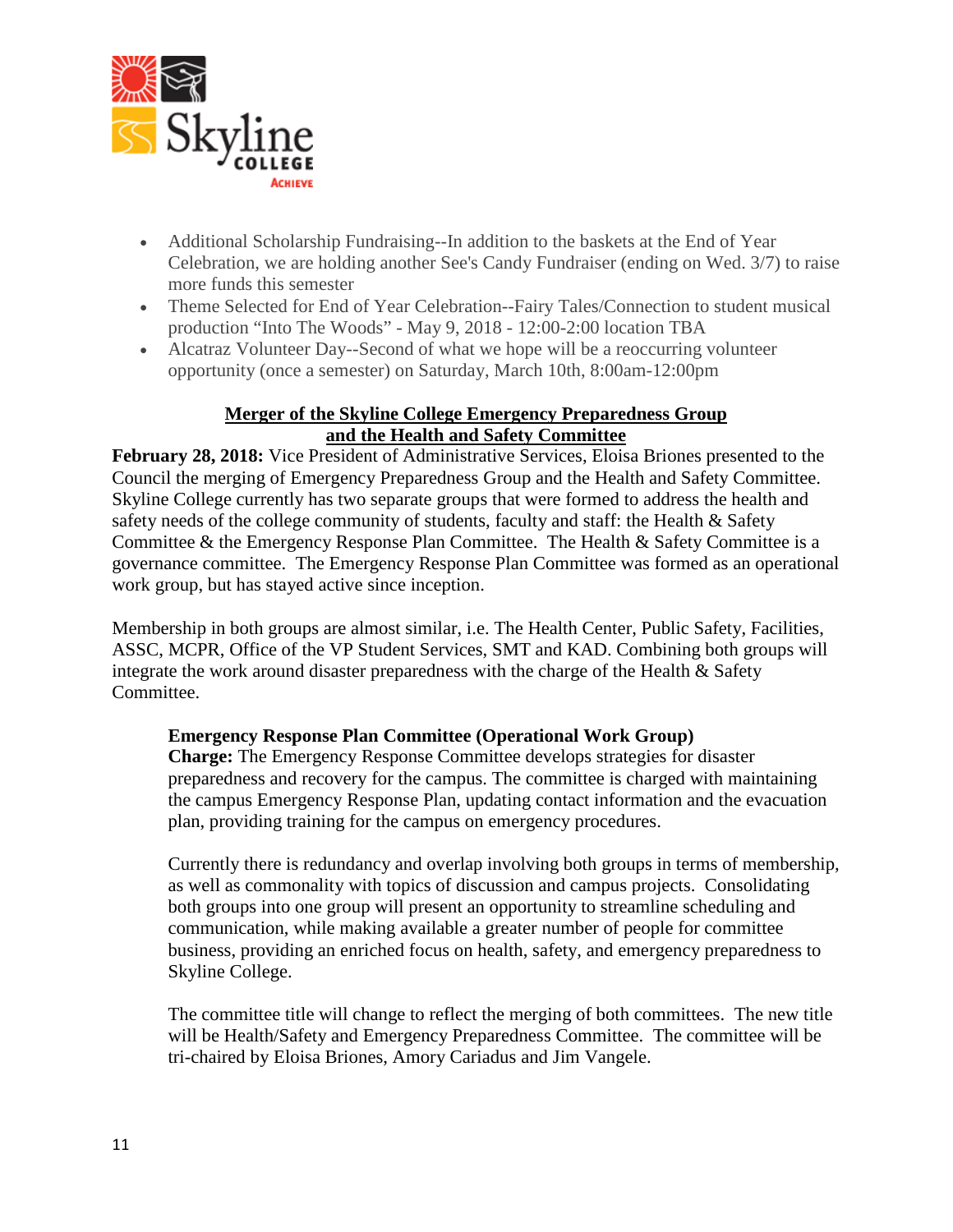

(M/S/U Jesse Raskin/Leandro Torre Mantilla) Unanimously. To support the recommendation of merging the Skyline College Emergency Preparedness Group and the Health and Safety Committee.

### **Health and Safety Committee (Governance Committee)**

**Charge:** The Health and Safety Committee promotes a healthful and safe environment for staff and students, educating and training personnel in safe work practice. The committee conducts safety inspections and recommends corrective action to the College. The Committee is charged under CSEA contract (article 13. 13.6) to meet at least quarterly. A district Safety Management Committee will meet at least twice each fiscal year. The committee is to include two representatives appointed by CSEA.

### **Mission Vision Values Change Highlighted**

**May 23, 2018:** There were some changes made to the Mission Vision Values statement. It has gone to each constituent group for review.

(M/S/U Kate Browne/Michele Haggar) Unanimously Recommended to send forward to the Board of Trustees

## **Paralegal Studies ABA Accreditation information.**

**October 25, 2017:** Associated Professor Jesse Raskin presented to the committee the Paralegal Studies ABA Accreditation information. In Fall 2016, Skyline College applied to the American Bar Association (ABA) for initial approval of the Paralegal Program, to increase job prospects for graduates and raise local awareness of the program. In Spring 2017, The ABA accepted the written report and scheduled a site visit at Skyline College on February 19-21, 2018. This visit is a great opportunity for us to show the ABA all we do as a College to support paralegal students in finding success at every step in their educational journey. To prepare, the Paralegal Program is working across the College to develop comprehensive readiness for the site visit.

### **President's Breakfast**

**August 23, 2017:** The breakfast is the primary fundraising event which provides seed money to faculty and staff to dream out loud for creative programs and services. Half of the fundraising money will be used for promise scholarships. The President's Breakfast will be held on March 22nd, 2018 at the South San Francisco Conference Center.

### **President's Report**

**August 23, 2017:** Success Summit is a half day forum that brings together community organizations, business and civic leaders, faculty, staff and student leaders. Attendants will participate in progress seminars that focuses on issues that impact the northern region of the San Mateo County. This year's summit will focus on topics for housing and jobs. The Academic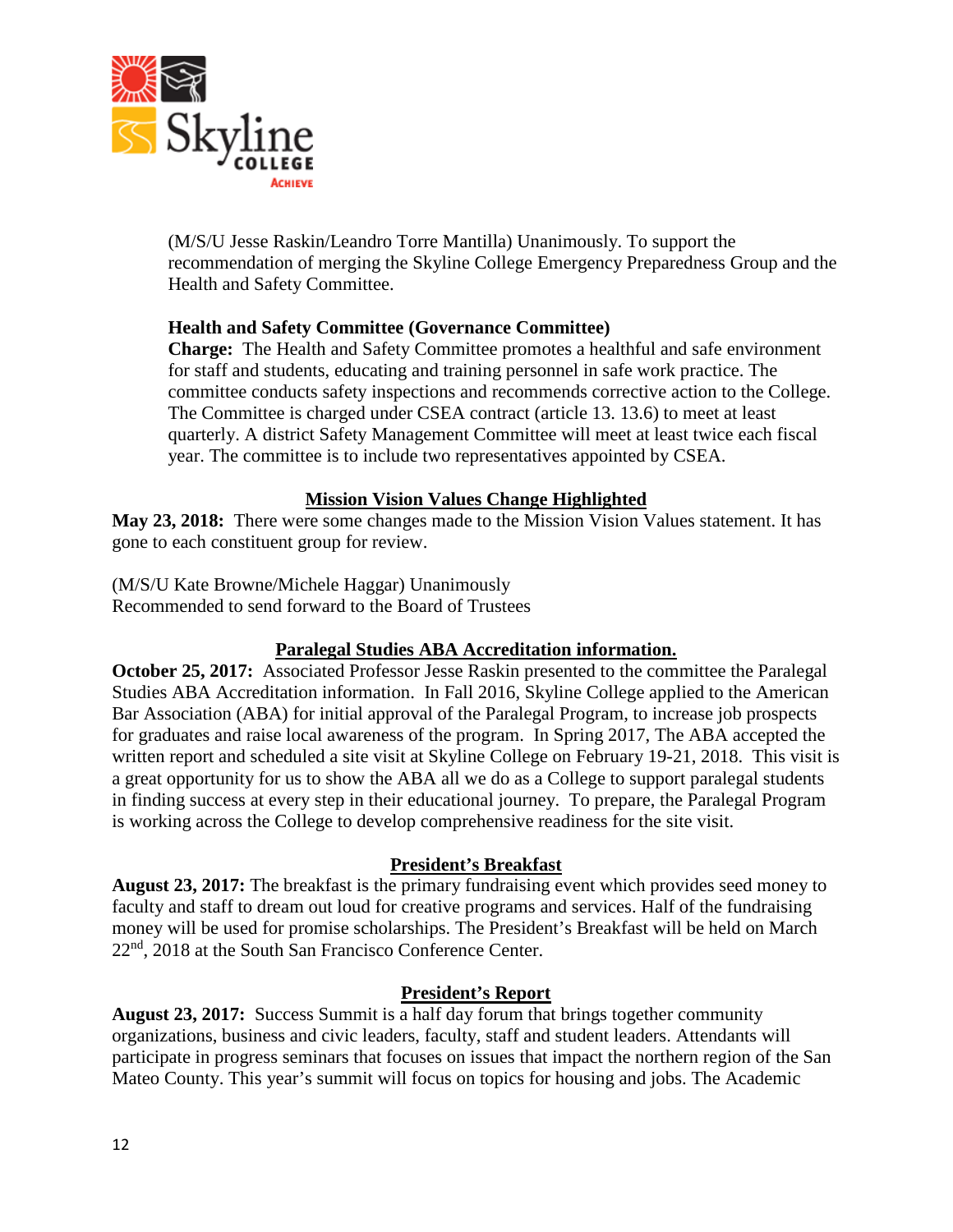

Senate President, Kate Browne will be on the summit planning committee for next year. The Success Summit will be held on September 22, 2017 in Building 6 at Skyline College.

## **Proposed Meta-Majors Names**

**February 28, 2018:** Jessica made a presentation of the proposed Meta-Majors names. She explained the steps that were followed in order to create the proposed names. Once the presentation concluded each constituent representative praised Jessica and the team of Administrators, Faculty and Staff of their work in creating the Meta-Majors. The presentation has been shared with Associate Students and will be presented at the Classified Senate meeting March 1<sup>st</sup>. Dr. Garcia stated that this is a monumental vote for our College Governance Council, as it is the first recommendation connected to the comprehensive redesign efforts that has come through the Design Team.

Dr. Garcia asked for a motion to support the four Meta-Majors Names.

(M/C/U Leandro Torre Mantilla/ Christina Trujillo) Unanimously

### **Respiratory Care Accreditation Self Study.**

**October 25, 2017:** Dean Ray Hernandez reported to the committee regarding the Respiratory Care Accreditation Self Study. Accreditation of respiratory care programs is a process that requires a comprehensive review of the program relative to the accreditation Standards. Decisions are based on the CoARC's assessment of the information contained in the accreditation application and self-study report, the report of site visit evaluation teams, the annual Report of Current Status, as well as its review of any reports or documents submitted to the CoARC by the program during the current accreditation cycle. A comprehensive self-study and site visit is conducted every 10 years. A subcommittee of the RC advisory board completed the self-study. The overall report is strong with the program meeting all standards.

## **Resolution on Equity Skyline College Academic Senate**

**October 25, 2017:** Jesse Raskin, Vice President of the Academic Senate reported to the committee the Resolution on Equity. The Skyline College Academic Senate has discussed the racial incident of Spring and the subsequent uncertainty, communication glitches, and questionable actions. We applauded the Skyline faculty who took the issue to the Board of Trustees and made recommendations, and prepared, with multiple authors, a Resolution on Equity. After reading & discussion, it passed unanimously at the October 19 meeting and President Kate Browne is following through with people and communities at the College. The Resolution is being put on the next Board of Trustees' meeting agenda, The Academic Senate Governing Council has been invited to sign up for the Equity Series this coming Spring, Social Justice/Ethnic Studies degree is being developed, and all Faculty have been encouraged to become Mentors in the Faculty Diversity Internship Program to begin next year.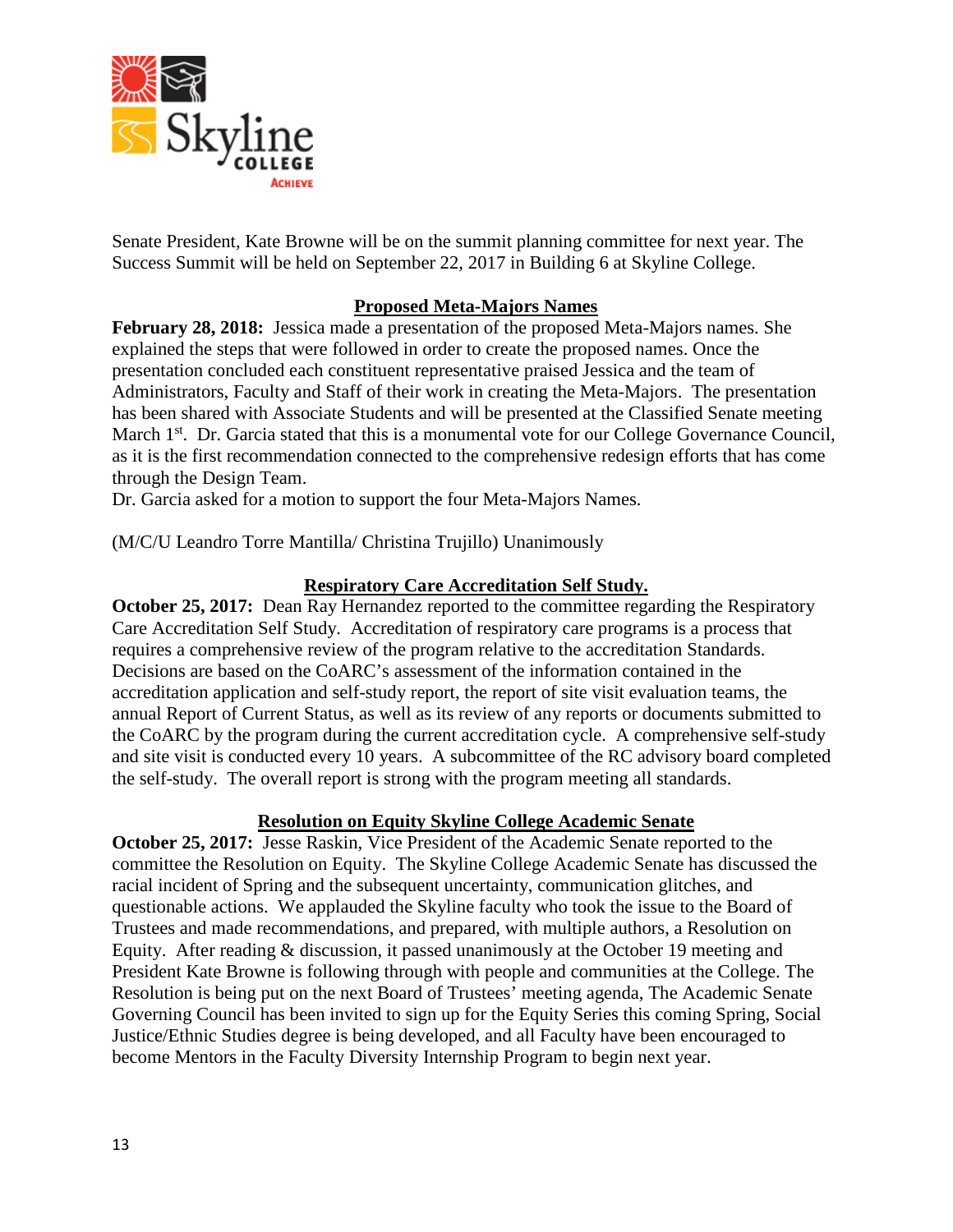

## **Skyline College Balanced Scorecard Metrics Phase 1**

**May 23, 2018:** The Interim Dean of Planning Research and Institutional Effectiveness Jacqueline Honda, provided an update of the Balance Scorecard. Skyline College Balance Scorecard was aligned with the District Scorecard for the District Strategic Plan. Skyline College added the Part-Time Student Outcome to our Scorecard.

(M/S/U Kate Browne/Angélica Garcia) Unanimously

### **Skyline Shines Nominees**

**May 23, 2018:** A confidential vote was made by the College Governance Council members only for the Skyline Shines Award recipient to be announced during Opening Day in the Fall.

## **Strategic Plan – Campus Input**

**May 23, 2018:** The Interim Dean of Planning Research and Institutional Effectiveness Jacqueline Honda, provided information around the goals and the initiatives for the Strategic Plan. She talked to each constituent group to engage in this discussion prior to presenting it to the College Governance Committee.

(M/S/U Kate Browne/Michele Haggar) Unanimously

## **Sustainability Plan**

**May 23, 2018:** The Sustainability Plan was presented to the constituent groups. The next step is for the Council to review and make a decision.

(M/S/U Kate Browne/Christine Abella) Unanimously

### **Technologies shared with the committee BSI, SSSP and SE integrated Budget Plan**

**October 25, 2017:** Dean Luis Escobar, Dean Lasana Hotep, Dean James Houpis shared with the committee the BSI, SSSP and SE integrated Budget Plan. The State Chancellor's Office has been undergoing an effort to integrate three programs: Basic Skills Initiative (BSI) Student Equity Program (SE), and Student Success and Support Programs (SSSP). These programs were selected as a starting point for integrative efforts for two main reasons: 1) all three have the same ultimate goal of increasing student success while closing achievement gaps; and 2) there is a strong potential for overlap between and among programs. (Except from Chancellor's Office MEMO, February 15, 2017)

(M/C/U Jesse Raskin/Jacque Honda) Approved for submission to the Board of Trustees for consideration. Unanimously.